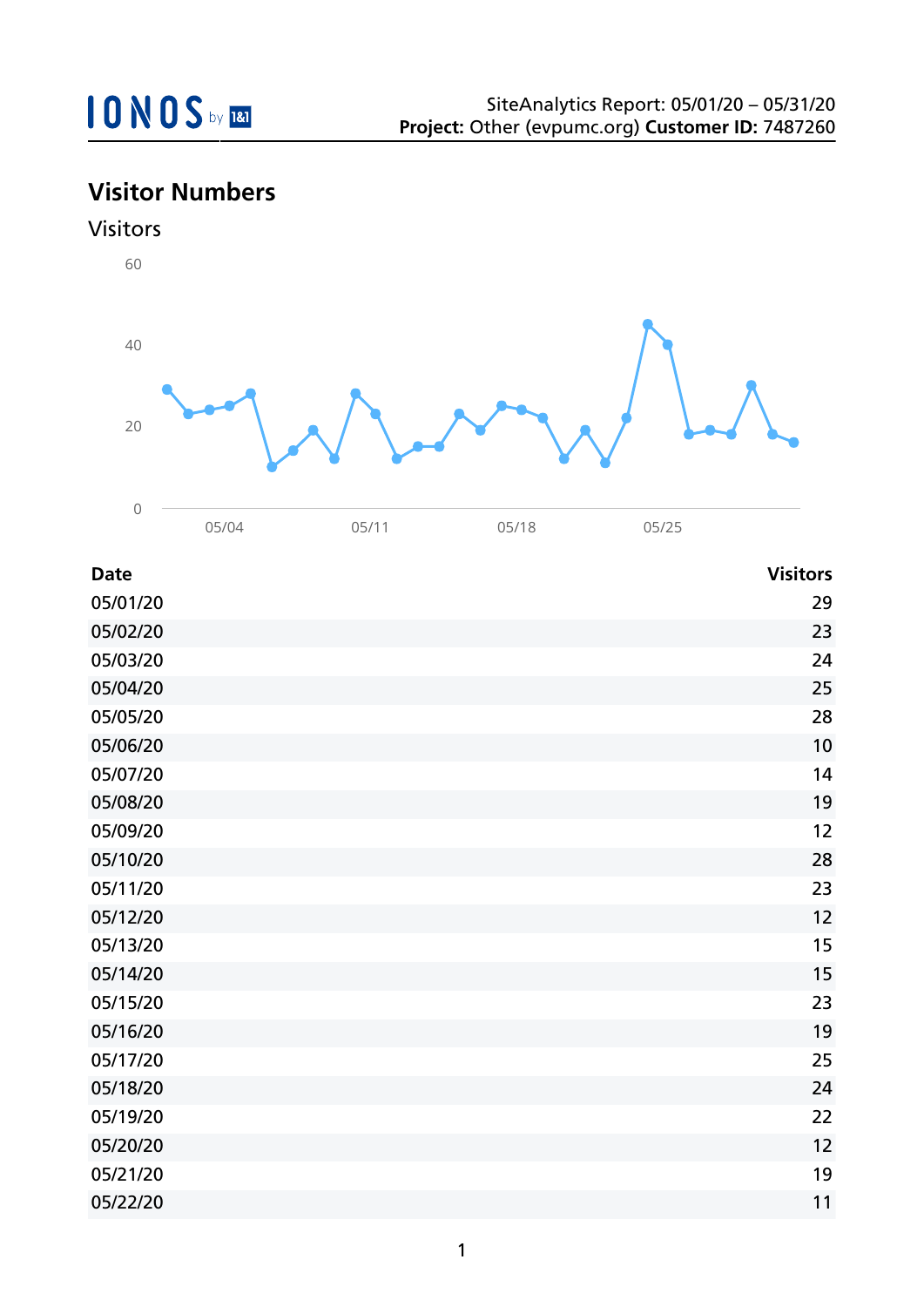| <b>Date</b>  | <b>Visitors</b> |
|--------------|-----------------|
| 05/23/20     | 22              |
| 05/24/20     | 45              |
| 05/25/20     | 40              |
| 05/26/20     | 18              |
| 05/27/20     | 19              |
| 05/28/20     | 18              |
| 05/29/20     | 30              |
| 05/30/20     | 18              |
| 05/31/20     | 16              |
| <b>Total</b> | 658             |

### Sessions



| <b>Date</b> | <b>Sessions</b> |
|-------------|-----------------|
| 05/01/20    | 33              |
| 05/02/20    | 25              |
| 05/03/20    | 26              |
| 05/04/20    | 26              |
| 05/05/20    | 28              |
| 05/06/20    | 10              |
| 05/07/20    | 14              |
| 05/08/20    | 21              |
| 05/09/20    | 12              |
| 05/10/20    | 31              |
| 05/11/20    | 28              |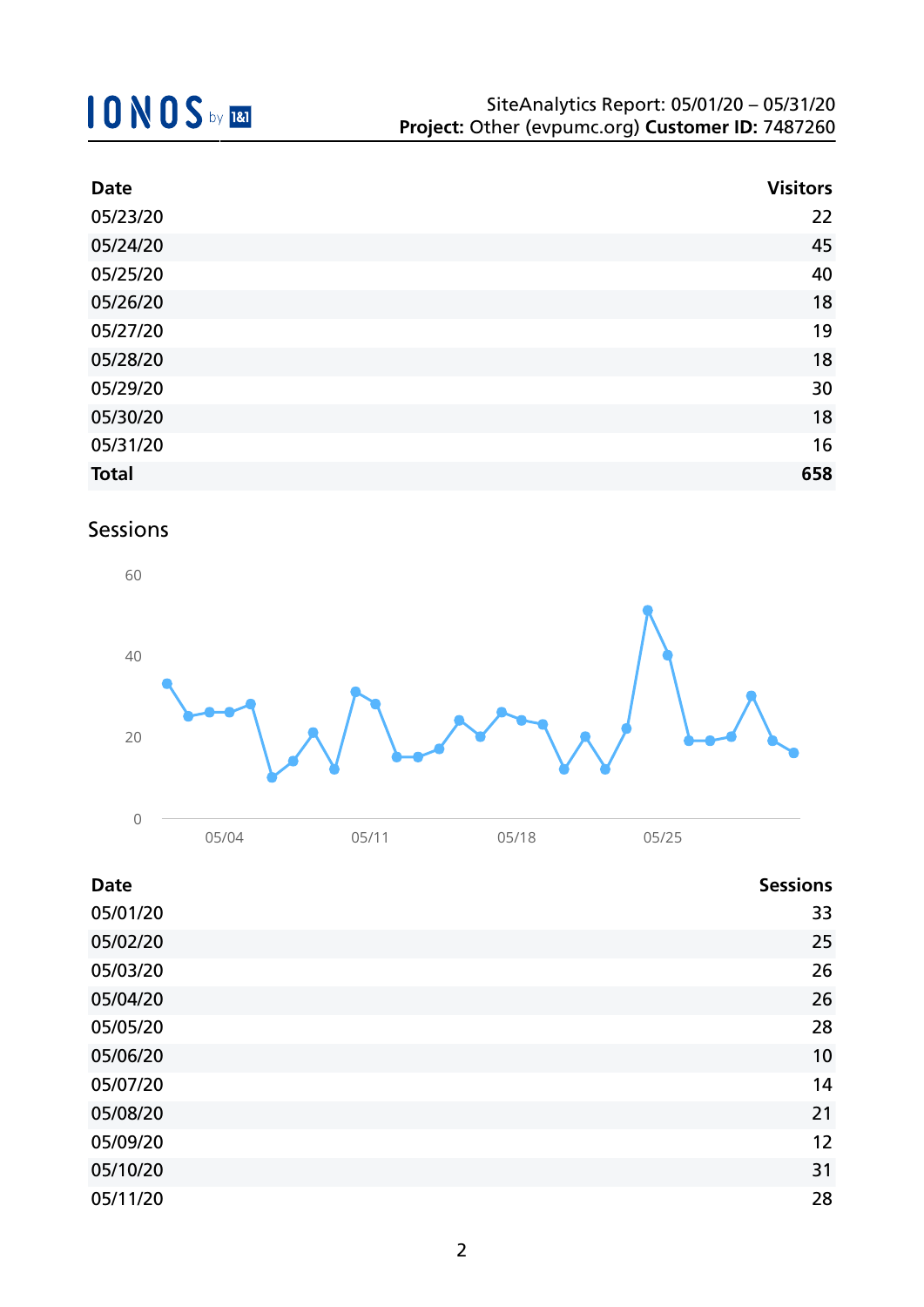| <b>Date</b>  | <b>Sessions</b> |
|--------------|-----------------|
| 05/12/20     | 15              |
| 05/13/20     | 15              |
| 05/14/20     | 17              |
| 05/15/20     | 24              |
| 05/16/20     | 20              |
| 05/17/20     | 26              |
| 05/18/20     | 24              |
| 05/19/20     | 23              |
| 05/20/20     | 12              |
| 05/21/20     | 20              |
| 05/22/20     | 12              |
| 05/23/20     | 22              |
| 05/24/20     | 51              |
| 05/25/20     | 40              |
| 05/26/20     | 19              |
| 05/27/20     | 19              |
| 05/28/20     | 20              |
| 05/29/20     | 30              |
| 05/30/20     | 19              |
| 05/31/20     | 16              |
| <b>Total</b> | 698             |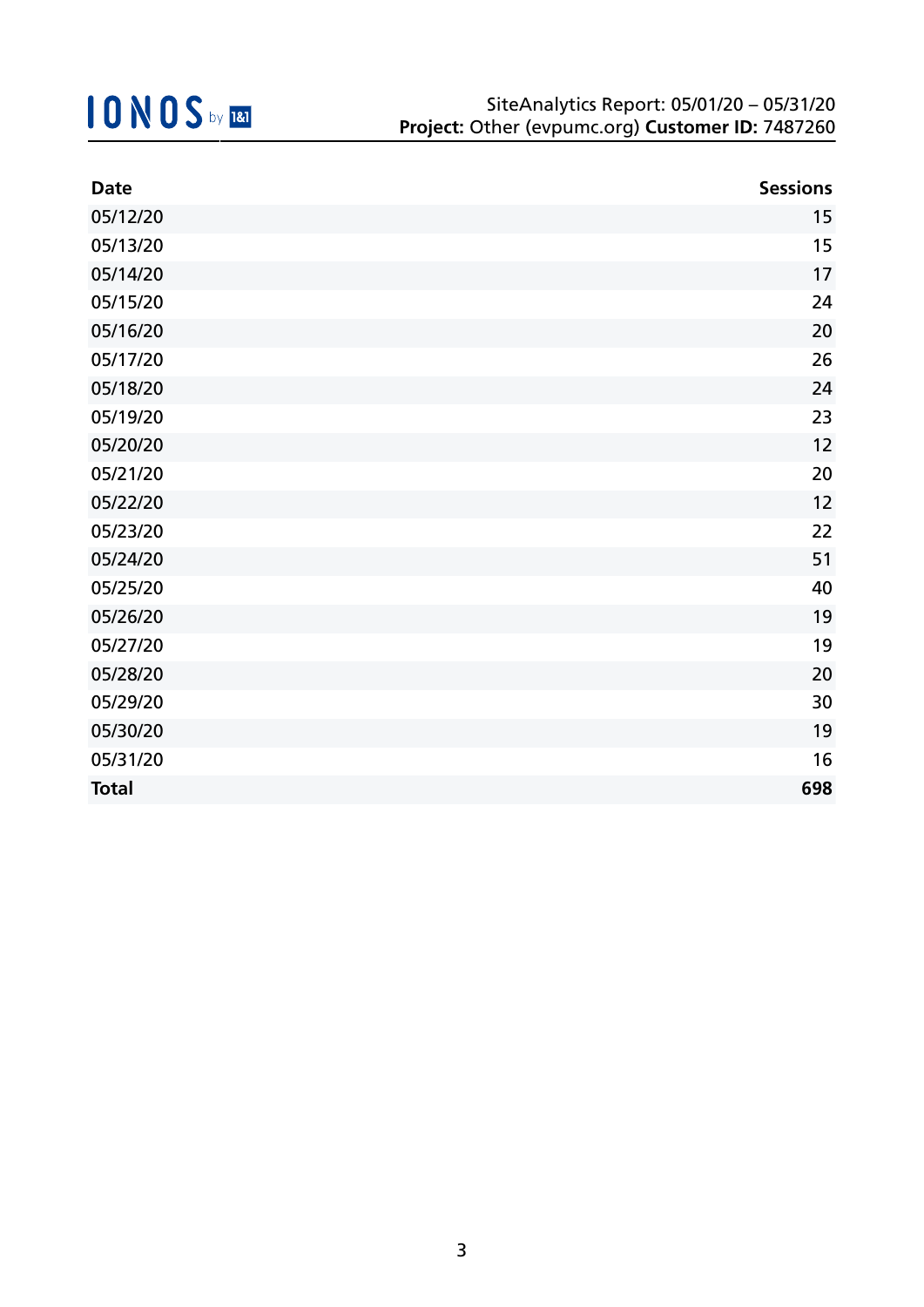

### Search Engine Robots



| <b>Search Engine Robots</b> | <b>Sessions</b> | Percentage |
|-----------------------------|-----------------|------------|
| bingbot/2.0                 | 214             | 21.49%     |
| AhrefsBot                   | 195             | 19.58%     |
| SemrushBot                  | 156             | 15.66%     |
| Crawler4j                   | 132             | 13.25%     |
| MJ12bot/v1.4.8              | 54              | 5.42%      |
| Applebot/0.1                | 45              | 4.52%      |
| Sogou web spider/4.0        | 37              | 3.71%      |
| 360Spider                   | 35              | 3.51%      |
| Googlebot/2.1               | 30              | 3.01%      |
| CCBot/2.0                   | 22              | 2.21%      |
| Googlebot-Mobile            | 19              | 1.91%      |
| YandexBot/3.0               | 16              | 1.61%      |
| DuckDuckGo-Favicons-Bot/1.0 | 12              | 1.20%      |
| <b>SEOkicks</b>             | 8               | 0.80%      |
| Mail.RU_Bot/2.0             | 5               | 0.50%      |
| WikiDo/1.1                  | 4               | 0.40%      |
| ips-agent                   | 3               | 0.30%      |
| Baiduspider/2.0             | $\overline{2}$  | 0.20%      |
| AdsBot-Google               | 1               | 0.10%      |
| Diffbot/0.1                 | 1               | 0.10%      |
| KomodiaBot/1.0              | 1               | 0.10%      |
| Mail.RU_Bot/Robots/2.0      | $\mathbf{1}$    | 0.10%      |
| SeznamBot/3.2               | 1               | 0.10%      |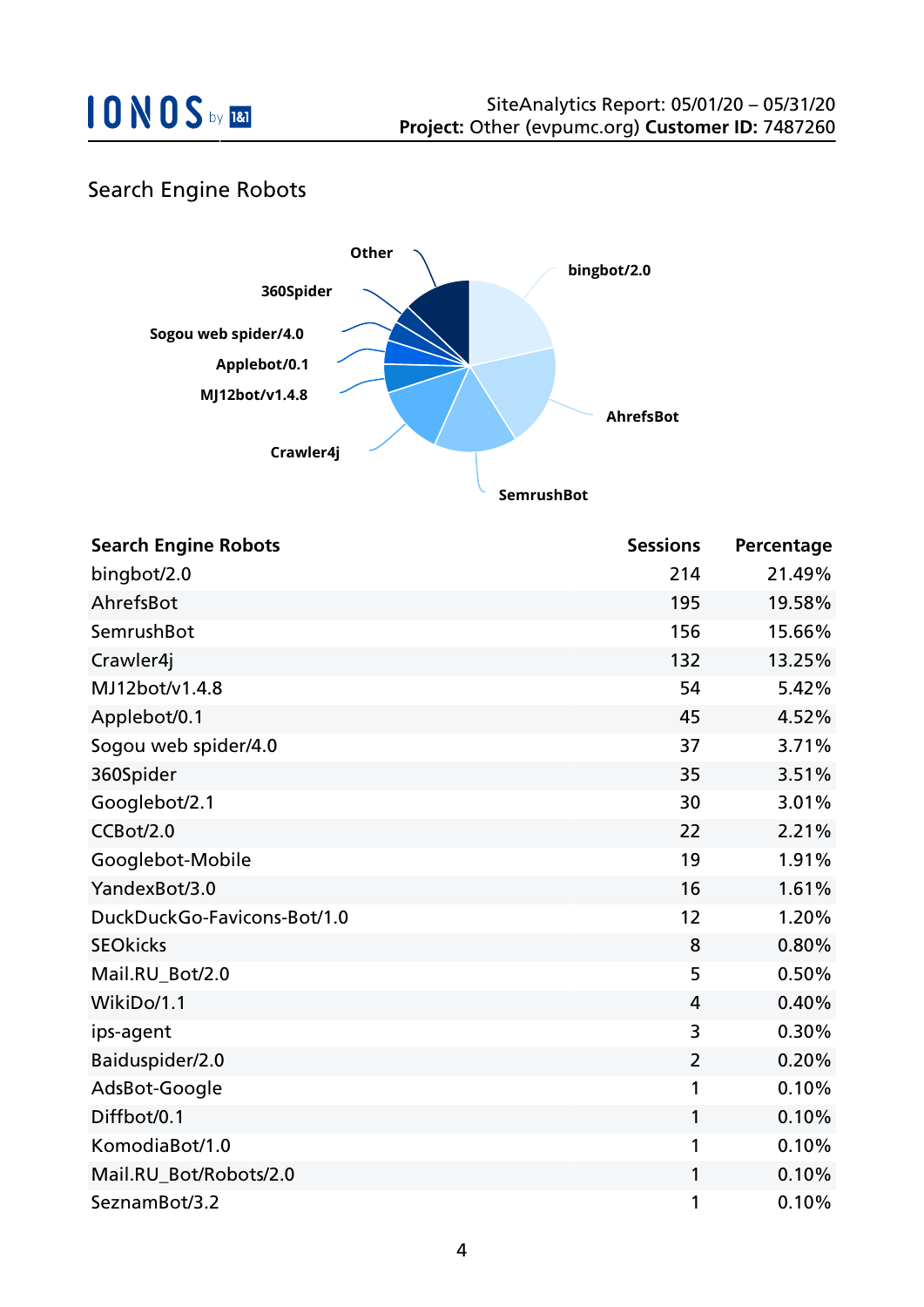| <b>Search Engine Robots</b> | <b>Sessions</b> | Percentage |
|-----------------------------|-----------------|------------|
| Yahoo! Slurp                |                 | $0.10\%$   |
| netEstate NE Crawler        |                 | $0.10\%$   |
| <b>Total</b>                | 996             | $100.00\%$ |

## **Page Analysis**

### Most Frequently Visited Pages



| <b>Pages</b>             | <b>Sessions</b> | Percentage |
|--------------------------|-----------------|------------|
| /Default.htm             | 790             | 35.71%     |
| <b>NideoServices.htm</b> | 135             | 6.10%      |
| /info.htm                | 86              | 3.89%      |
| /Elim.htm                | 74              | 3.35%      |
| /Sermons.htm             | 71              | 3.21%      |
| /NewsLetterIdx.htm       | 70              | 3.16%      |
| /Offerings.htm           | 66              | 2.98%      |
| /web_links.htm           | 63              | 2.85%      |
| /Announce.htm            | 62              | 2.80%      |
| <b>Morship.htm</b>       | 61              | 2.76%      |
| /Calendar.htm            | 59              | 2.67%      |
| /Stats.htm               | 59              | 2.67%      |
| Nideo.htm                | 58              | 2.62%      |
| /M-Statement.htm         | 56              | 2.53%      |
| /Believe.htm             | 55              | 2.49%      |
| /St_Johns.htm            | 55              | 2.49%      |
| /Elim-HISTORY.htm        | 41              | 1.85%      |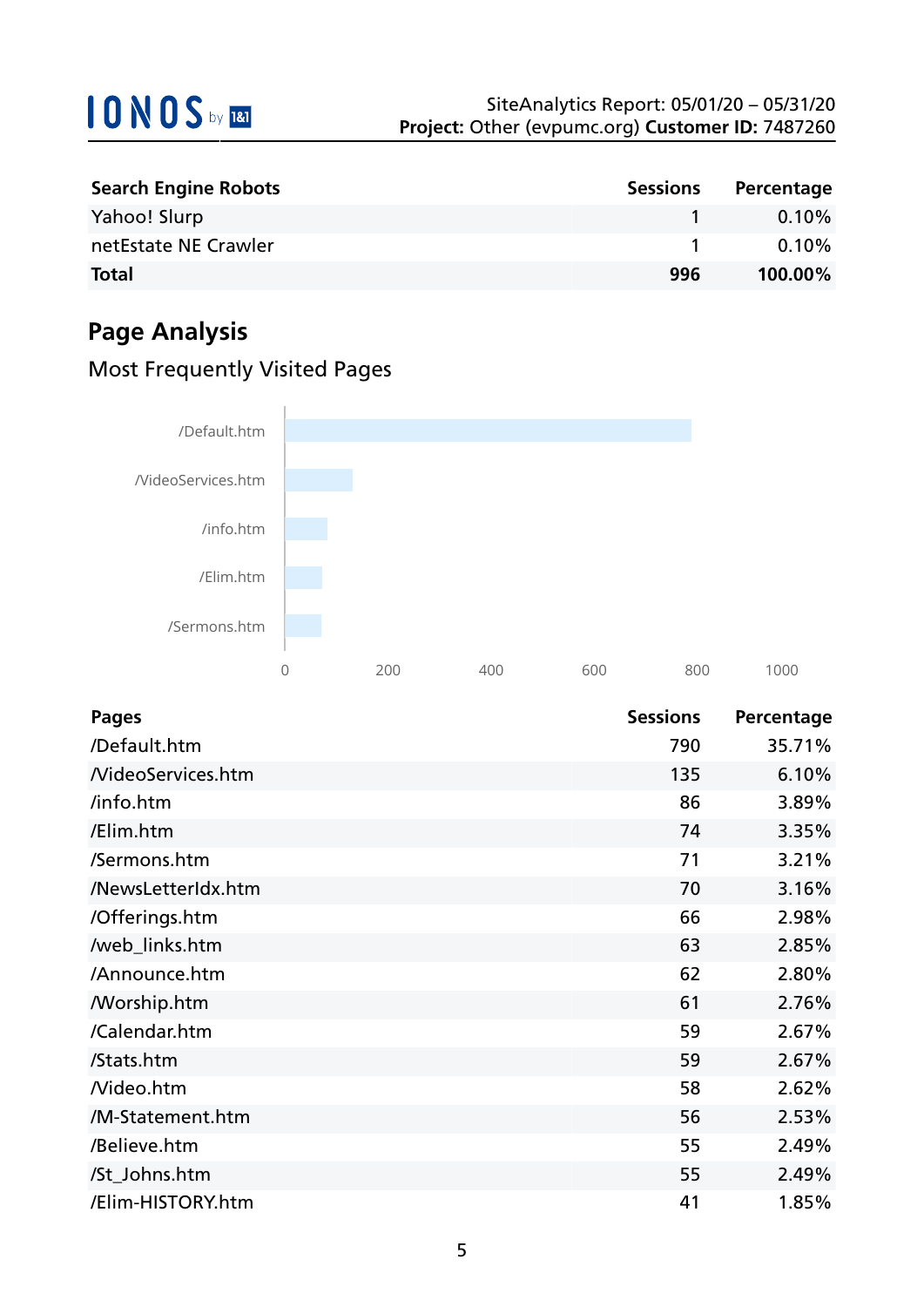| <b>Pages</b>             | <b>Sessions</b> | Percentage |
|--------------------------|-----------------|------------|
| /St_Johns-HISTORY.htm    | 41              | 1.85%      |
| /StJohns_M-Statement.htm | 40              | 1.81%      |
| /valley_views1113.htm    | 39              | 1.76%      |
| /Elim M-Statement.htm    | 38              | 1.72%      |
| /missions.htm            | 38              | 1.72%      |
| /valley_views0813.htm    | 37              | 1.67%      |
| /valley_views0913.htm    | 37              | 1.67%      |
| /valley_views1013.htm    | 37              | 1.67%      |
| /CalendarOld.htm         | 36              | 1.63%      |
| /PastorsSermons.htm      | 3               | 0.14%      |
| /Ann011214.htm           | 1               | 0.05%      |
| /Ann012614.htm           | 1               | 0.05%      |
| /Ann020214.htm           | 1               | 0.05%      |
| /Ann040614.htm           | 1               | 0.05%      |
| /Ann062214.htm           | 1               | 0.05%      |
| <b>Total</b>             | 2,212           | 100.00%    |

### Keywords

No data is available for this report during the current time period.

### Referring Pages



| <b>Pages</b>               | <b>Sessions</b> |
|----------------------------|-----------------|
| http://anti-crisis-seo.com |                 |
| http://www.google.com/url  |                 |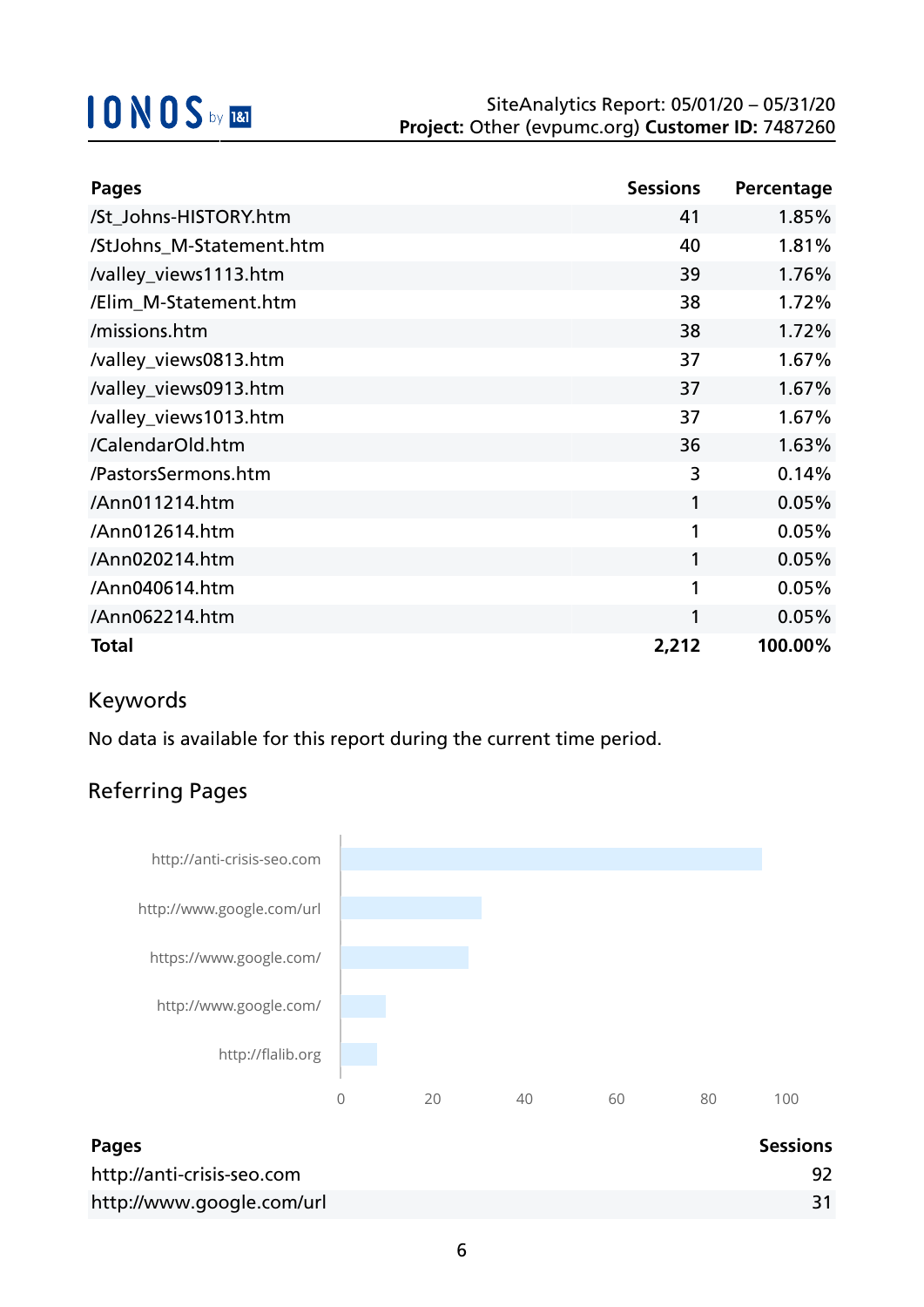| <b>Pages</b>                                    | <b>Sessions</b> |
|-------------------------------------------------|-----------------|
| https://www.google.com/                         | 28              |
| http://www.google.com/                          | 10              |
| http://flalib.org                               | 8               |
| http://www.sogou.com/web                        | 5               |
| https://duckduckgo.com/                         | 5               |
| http://m.facebook.com                           | 4               |
| https://www.google.com                          | 3               |
| evpumc.org                                      |                 |
| http://l.facebook.com/l.php                     |                 |
| http://www.nyinfo.org/blog/9486743/profile/     |                 |
| http://www.popelina.com/profile/9486743/view/   |                 |
| http://www.sqyy.org/profile/9486743/view/       |                 |
| https://dhtgame.site/full-hd-wallpapers-pack-70 |                 |
| https://search.yahoo.com/                       |                 |
| https://yandex.com/search/xml                   |                 |

## **Browsers & Systems**

Browsers



| <b>Browsers</b>      | <b>Sessions</b> | Percentage |
|----------------------|-----------------|------------|
| Chrome               | 347             | 49.71%     |
| Firefox              | 60              | 8.60%      |
| <b>Chrome Mobile</b> | 49              | 7.02%      |
| IE.                  | 40              | 5.73%      |
| Safari mobile        | 33              | 4.73%      |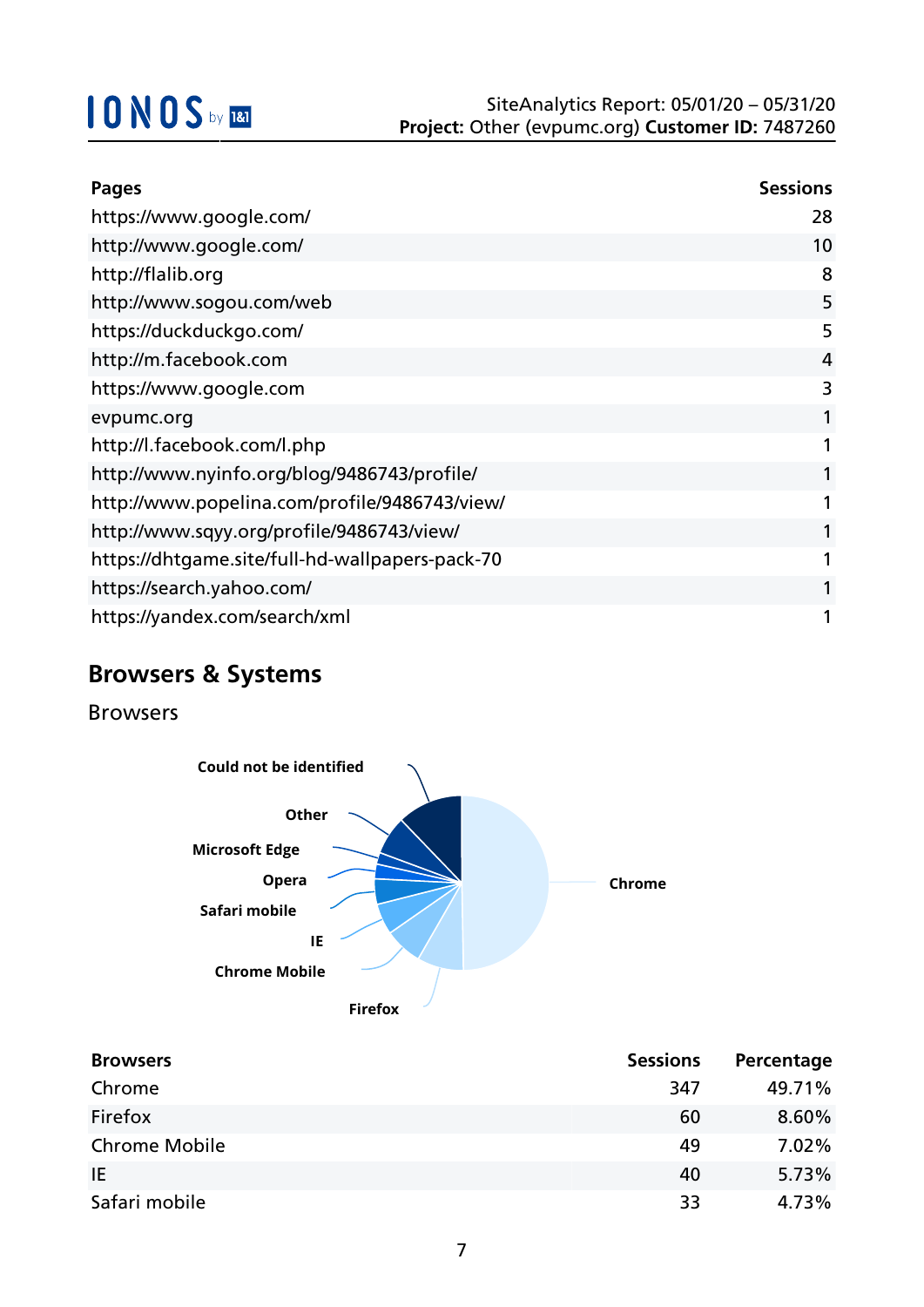| <b>Browsers</b>         | <b>Sessions</b> | Percentage |
|-------------------------|-----------------|------------|
| Opera                   | 19              | 2.72%      |
| Microsoft Edge          | 15              | 2.15%      |
| Python-requests         | 13              | 1.86%      |
| Go http package         | 11              | 1.58%      |
| Facebook App            | 5               | 0.72%      |
| Silk                    | 5               | 0.72%      |
| Kinza                   | $\overline{4}$  | 0.57%      |
| Safari                  | 3               | 0.43%      |
| Android browser         | $\overline{2}$  | 0.29%      |
| Apache-HttpClient       | $\overline{2}$  | 0.29%      |
| <b>CURL</b>             | $\overline{2}$  | 0.29%      |
| Chromium                | 1               | 0.14%      |
| Google App              | 1               | 0.14%      |
| Mozilla                 | 1               | 0.14%      |
| Could not be identified | 85              | 12.18%     |
| <b>Total</b>            | 698             | 100.00%    |

### Operating Systems



| <b>Operating Systems</b> | <b>Sessions</b> | Percentage |
|--------------------------|-----------------|------------|
| Windows                  | 420             | 60.17%     |
| Android                  | 81              | 11.60%     |
| Linux                    | 41              | 5.87%      |
| OS X                     | 34              | 4.87%      |
| iOS                      | 28              | 4.01%      |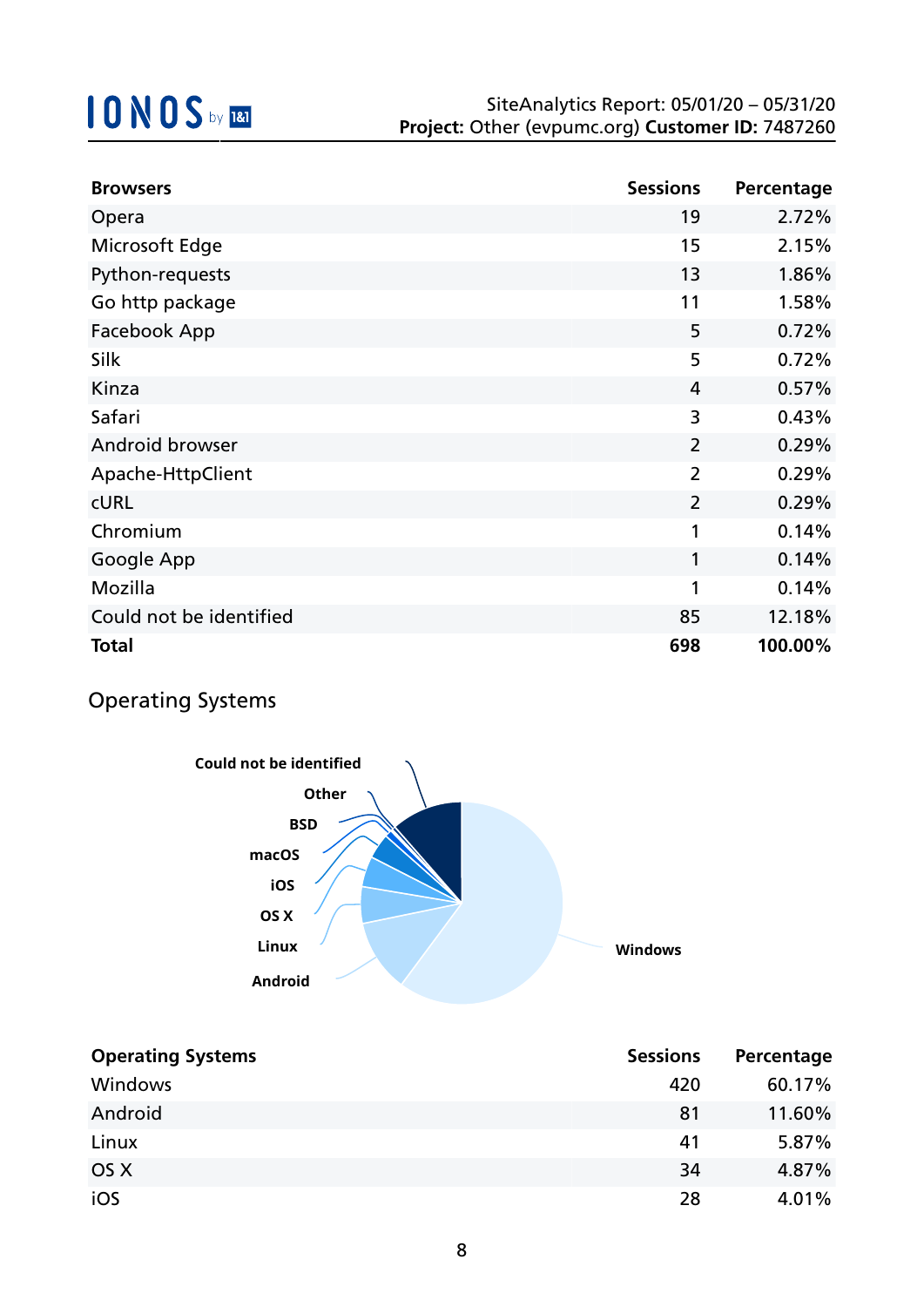| <b>Operating Systems</b> | <b>Sessions</b> | Percentage |
|--------------------------|-----------------|------------|
| macOS                    | 8               | 1.15%      |
| <b>BSD</b>               | 2               | 0.29%      |
| <b>JVM</b>               | $\overline{2}$  | 0.29%      |
| Chrome OS                |                 | 0.14%      |
| Fire OS                  | 1               | 0.14%      |
| Could not be identified  | 80              | 11.46%     |
| <b>Total</b>             | 698             | 100.00%    |

# **Visitor Locations**

| Countries             |                 |            |
|-----------------------|-----------------|------------|
| <b>Countries</b>      | <b>Sessions</b> | Percentage |
| <b>United States</b>  | 394             | 56.45%     |
| Russia                | 57              | 8.17%      |
| Netherlands           | 23              | 3.30%      |
| Singapore             | 23              | 3.30%      |
| Romania               | 19              | 2.72%      |
| India                 | 17              | 2.44%      |
| France                | 16              | 2.29%      |
| China                 | 13              | 1.86%      |
| Thailand              | 12              | 1.72%      |
| Vietnam               | 12              | 1.72%      |
| Germany               | 11              | 1.58%      |
| Indonesia             | 10              | 1.43%      |
| Canada                | 9               | 1.29%      |
| Turkey                | 8               | 1.15%      |
| <b>Brazil</b>         | $\overline{7}$  | 1.00%      |
| <b>United Kingdom</b> | 6               | 0.86%      |
| Sweden                | 6               | 0.86%      |
| Egypt                 | 5               | 0.72%      |
| Ukraine               | 4               | 0.57%      |
| Switzerland           | 3               | 0.43%      |
| Ireland               | 3               | 0.43%      |
| Argentina             | $\overline{2}$  | 0.29%      |
| Bangladesh            | $\overline{2}$  | 0.29%      |
| Côte d'Ivoire         | $\overline{2}$  | 0.29%      |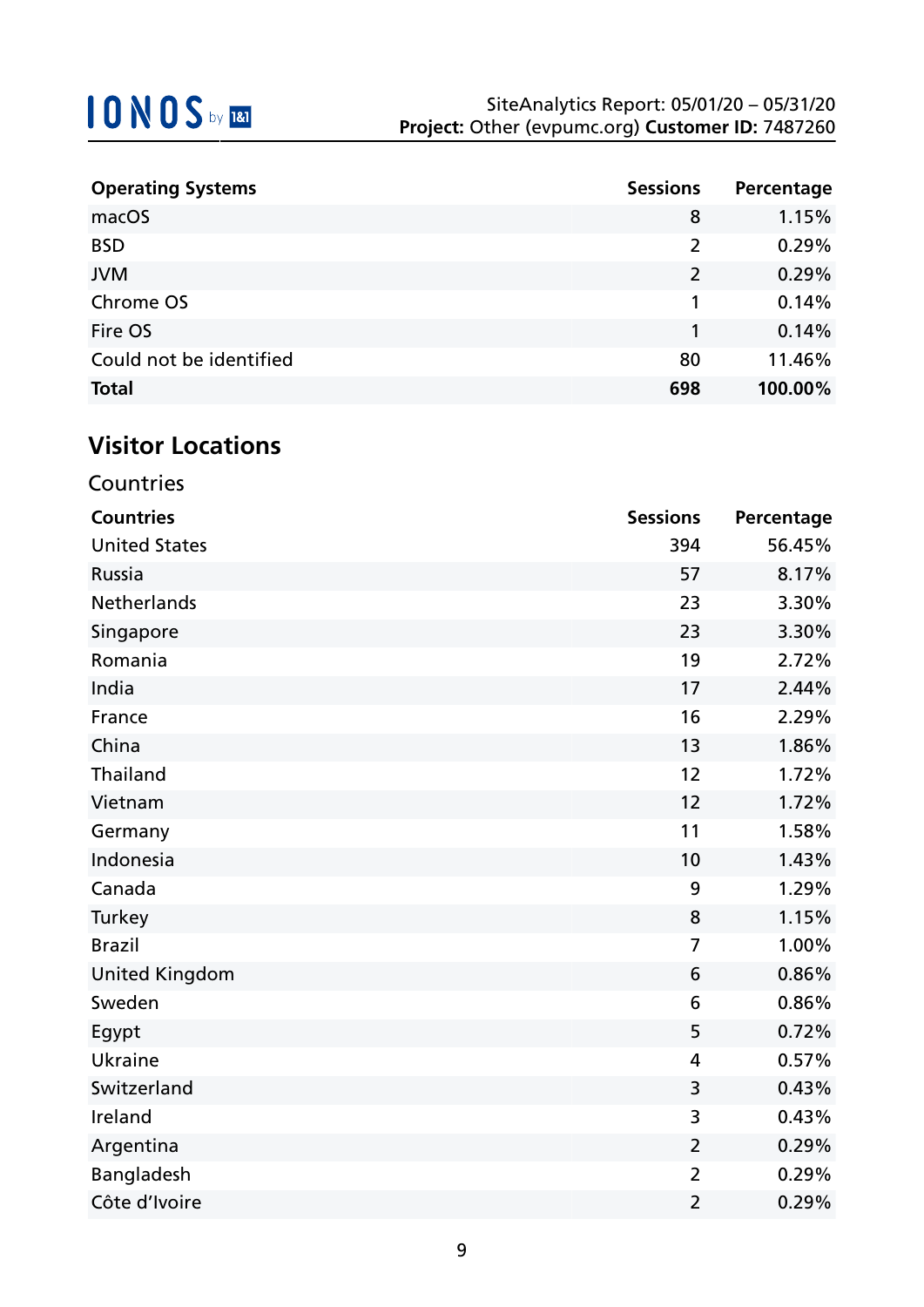| <b>Countries</b>        | <b>Sessions</b> | Percentage |
|-------------------------|-----------------|------------|
| Chile                   | $\overline{2}$  | 0.29%      |
| Finland                 | $\overline{2}$  | 0.29%      |
| Morocco                 | $\overline{2}$  | 0.29%      |
| Nepal                   | $\overline{2}$  | 0.29%      |
| Philippines             | $\overline{2}$  | 0.29%      |
| Poland                  | $\overline{2}$  | 0.29%      |
| Tunisia                 | $\overline{2}$  | 0.29%      |
| Venezuela               | $\overline{2}$  | 0.29%      |
| Belgium                 | 1               | 0.14%      |
| Colombia                | 1               | 0.14%      |
| Greece                  | 1               | 0.14%      |
| Iran                    | 1               | 0.14%      |
| South Korea             | 1               | 0.14%      |
| Kuwait                  | 1               | 0.14%      |
| Latvia                  | 1               | 0.14%      |
| <b>Mexico</b>           | 1               | 0.14%      |
| Malaysia                | 1               | 0.14%      |
| Oman                    | 1               | 0.14%      |
| Peru                    | 1               | 0.14%      |
| Pakistan                | $\mathbf{1}$    | 0.14%      |
| Portugal                | 1               | 0.14%      |
| Saudi Arabia            | 1               | 0.14%      |
| Togo                    | 1               | 0.14%      |
| South Africa            | 1               | 0.14%      |
| Could not be identified | $\overline{2}$  | 0.29%      |
| <b>Total</b>            | 698             | 100.00%    |

### **Continents**

| <b>Continents</b>       | <b>Sessions</b> | Percentage |
|-------------------------|-----------------|------------|
| <b>North America</b>    | 404             | 57.88%     |
| Europe                  | 156             | 22.35%     |
| Asia                    | 109             | 15.62%     |
| South America           | 15              | 2.15%      |
| Africa                  | 13              | 1.86%      |
| Could not be identified |                 | 0.14%      |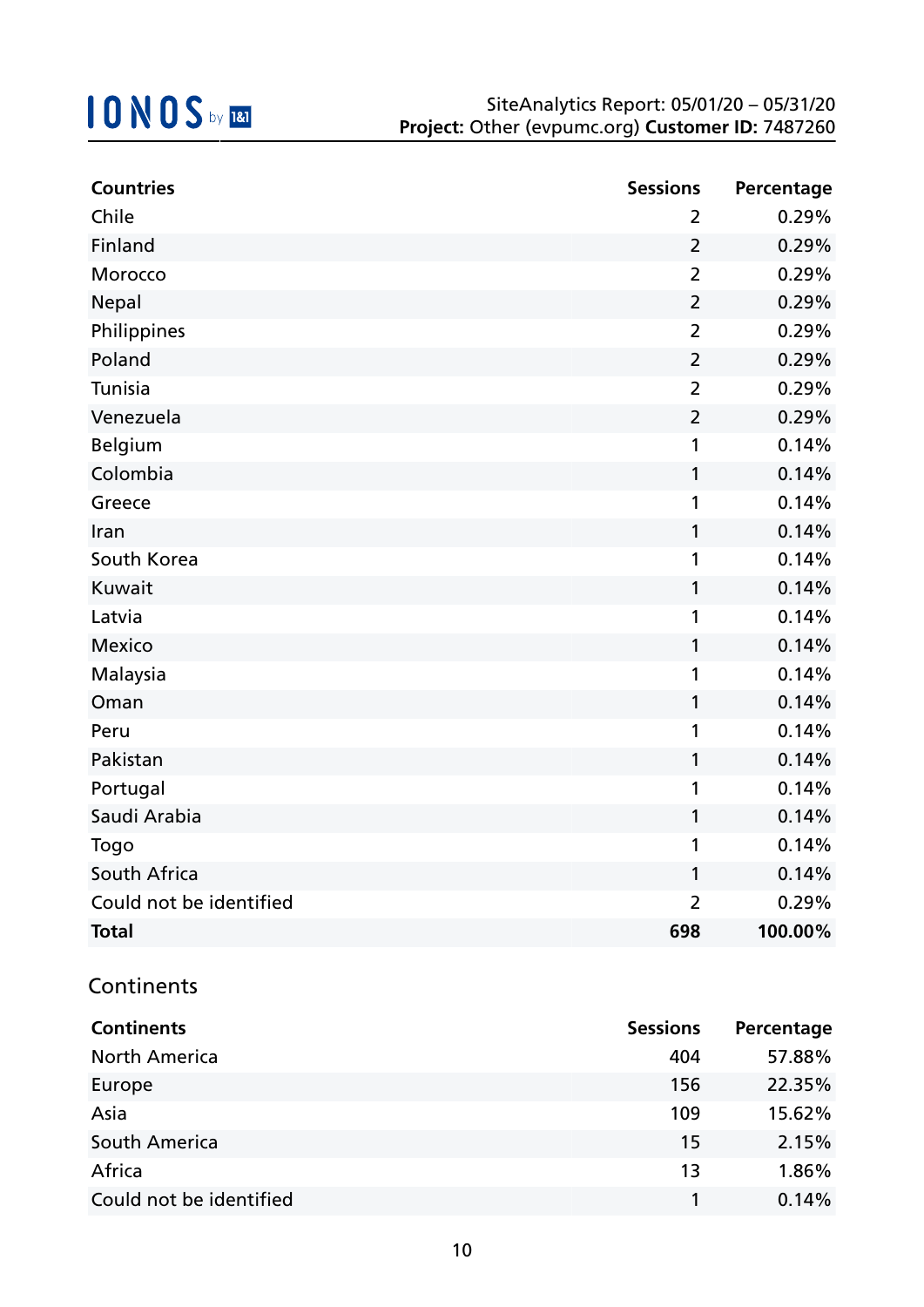

**Continents Sessions Percentage Total 698 100.00%**

### **Information about the evaluations**

#### Visitors

This evaluation shows how many visitors accessed your website. Visitors are uniquely identified on the basis of the IP address and the browser ID. If a visitor goes to your website more than once a day, only one visitor is counted.

#### Sessions

This evaluation shows the number of sessions. A session starts when a visitor accesses your website and ends when he or she leaves it. A session ends automatically after 30 minutes without activity. If a visitor goes to your website more than once a day, multiple sessions are counted.

#### Search Engine Robots

This evaluation shows which search engine robots have accessed the pages of your website. Search engine robots automatically search the content of websites in order to keep search engine entries up to date.

#### Most Frequently Visited Pages

This evaluation shows which pages of your website were visited most often.

#### Keywords

This evaluations shows the keywords with which your website was most commonly found in search engines.

#### Referring Pages

This evaluation shows the websites from which visitors were transferred to your website.

#### Browsers

This evaluation shows which browsers visitors used to access your website. This way, you know which browsers to optimize your website for, for example.

#### Operating Systems

This evaluation shows which operating systems visitors used to access your website. This way, you know which operating systems are most popular with your visitors, for example, and you can optimize your website for these operating systems.